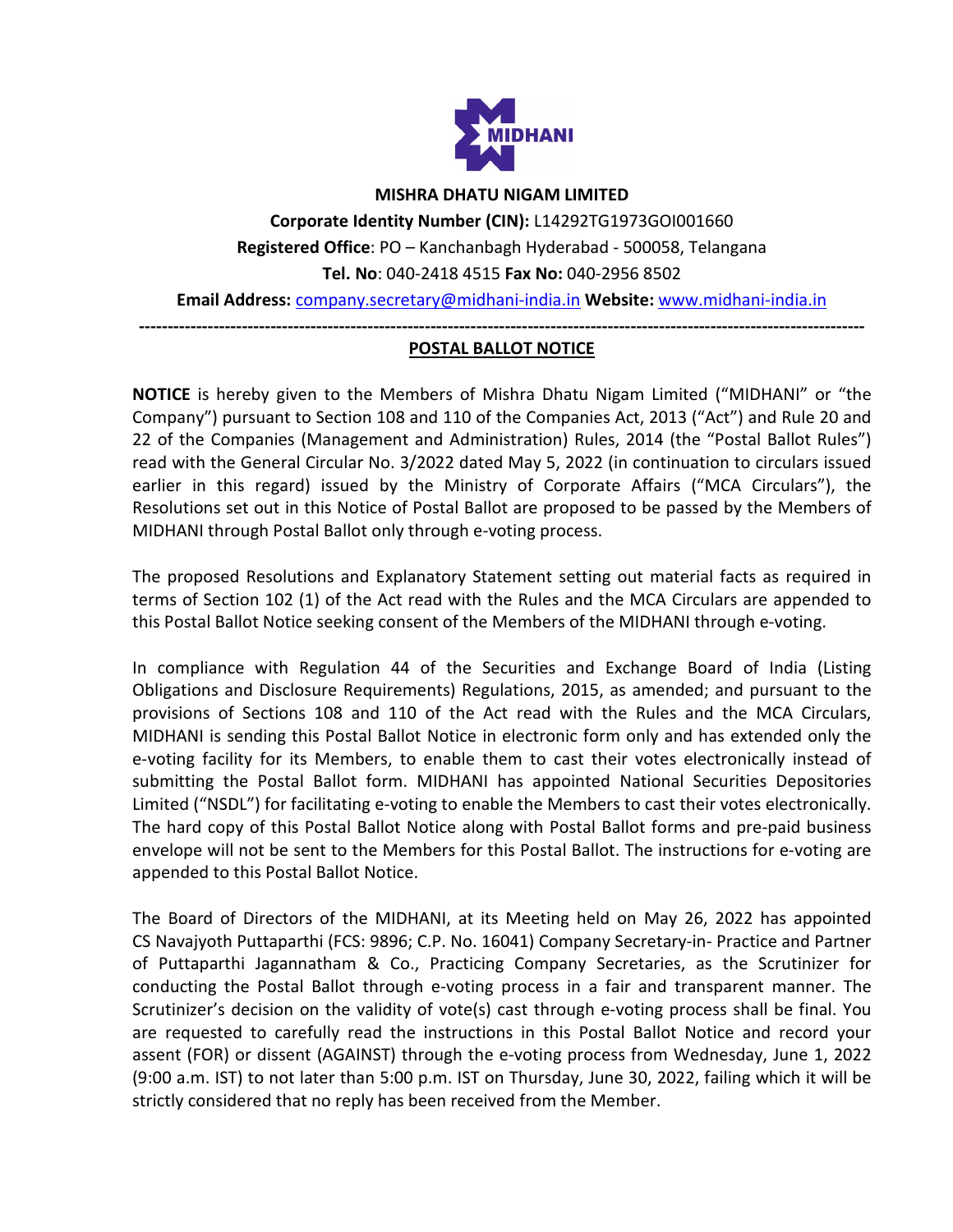

After completion of scrutiny of the votes, the Scrutinizer will submit his report to the Chairman of MIDHANI or a person authorized by the Chairman. The results of Postal Ballot shall be declared on or before Saturday, July 2, 2022, at any time before 6:00 p.m. IST and along with the Scrutinizer's report, be displayed at the Registered Office as well as Corporate Office of the MIDHANI, communicated to the Stock Exchanges and will also be uploaded on the MIDHANI's website viz. <https://midhani-india.in/> and on the website of NSDL at [www.evoting.nsdl.com](http://www.evoting.nsdl.com/) and also on the website of stock exchanges *viz.* <https://www.bseindia.com/> and [https://www.nseindia.com/.](https://www.nseindia.com/)

The proposed Resolutions, if approved, shall be deemed to have been passed on the last date of voting, i.e. Thursday, June 30, 2022.

### **SPECIAL BUSINESS**

**ITEM No. 1:**

# **Appointment of Smt. Vallikkat Thanayankizhil Rema (V.T. Rema) (DIN: 09561611) as an Independent Director**

To consider and, if thought fit, to pass, the following resolution as a **Special Resolution**:

*"RESOLVED THAT pursuant to the Presidential Order conveyed through Ministry of Defence, Department of Defence Production vide their letter No. 11(70)/2021/Misc./D(NS) dated March 25, 2022, Smt. Vallikkat Thanayankizhil Rema (DIN: 09561611), appointed as an Independent Director of Mishra Dhatu Nigam Limited (MIDHANI), for a term of three (3) consecutive years commencing from April 5, 2022 to April 4, 2025 (closing business hours), subject to further orders, if any, conveyed by Ministry of Defence; be and is hereby appointed as an Independent Director of MIDHANI, not liable to retire by rotation, for a term of three (3) consecutive years, pursuant to the provisions of Regulation 17 (1C) and Regulation 25 (2A) of the Securities and Exchange Board of India (Listing Obligations and Disclosure Requirements) Regulations, 2015, and applicable provisions of the Companies Act, 2013.* 

**"***RESOLVED FURTHER THAT the Board of Directors of the Company (including its committee thereof) and/or Company Secretary of the Company, be and are hereby authorised to do all such acts, deeds, matters and things as may be considered necessary, desirable, or expedient to give effect to this resolution."*

## **By the Order of the Board of Directors**

Sd/- **(Paul Antony) Company Secretary & Compliance Officer Membership No: A29037**

**Hyderabad May 26, 2022**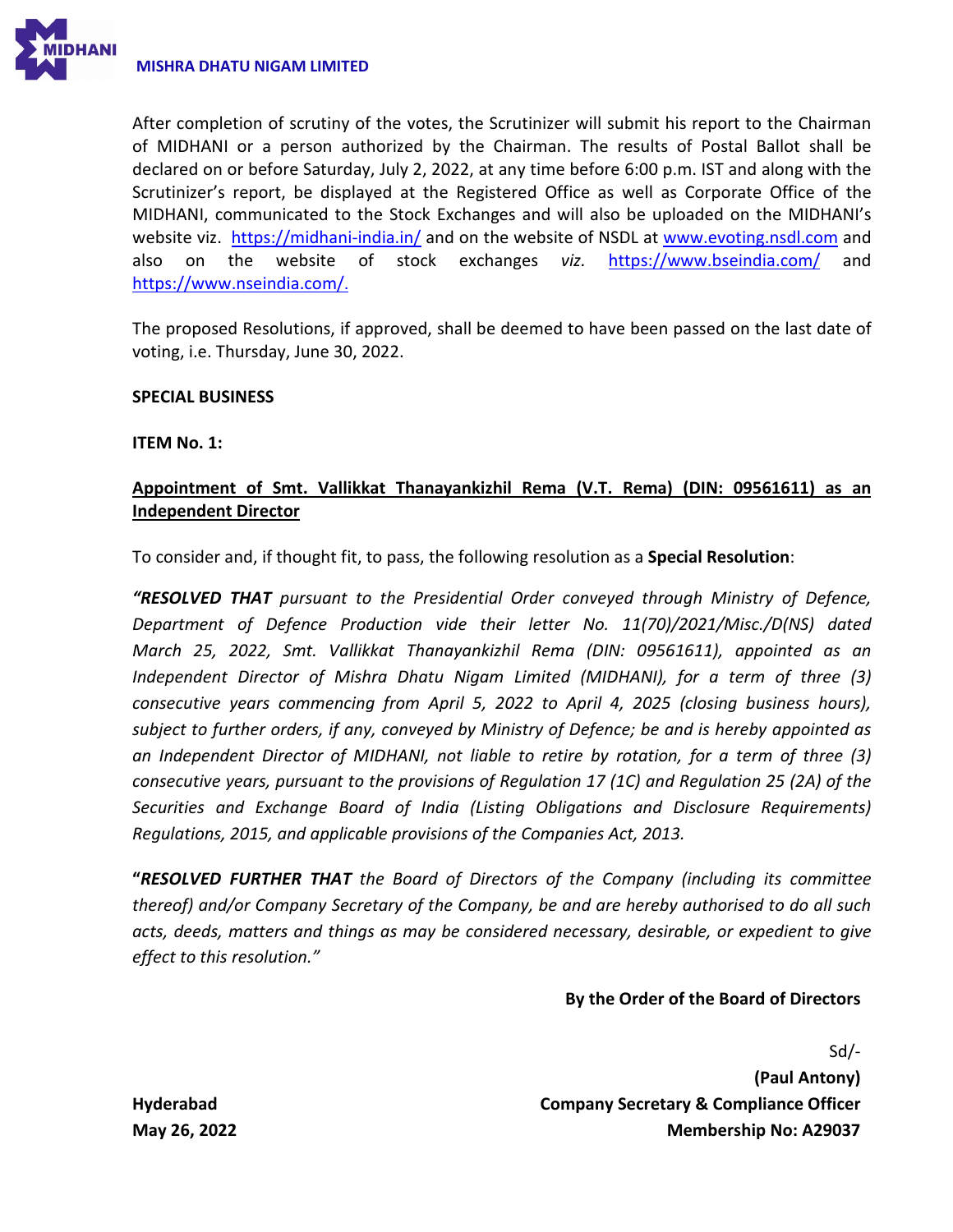

### **Notes:**

- 1. The relevant Explanatory Statement pursuant to Section 102(1) of the Companies Act, 2013 read together with Rules 20 and 22 of the Companies (Management and Administration) Rules, 2014 setting out material facts in respect of Item No. 1 as set out in this Notice is annexed hereto.
- 2. **The notice of postal ballot will be sent to Members of the Company, whose name appear in the Register of Members/List of Beneficial Owners provided by National Securities Depository Limited ("NSDL")/ Central Depository Services (India) Limited ("CDSL") as on Friday, May 27, 2022 ("Cut-off date") (including those Members who may not have received this Postal Ballot Notice due to non-registration of the email address with (MIDHANI/Depositories), shall be entitled to vote in relation to the resolutions specified in this Postal Ballot Notice. A person who is not a Member as on May 27, 2022 should treat this Postal Ballot Notice for information purposes only.**
- 3. A copy of this Postal Ballot Notice will also be available on the website of MIDHANI at <https://midhani-india.in/> under "Investors" section, and on the relevant section of the website of the Stock Exchanges on which the Equity Shares of the MIDHANI are listed i.e. at [www.bseindia.com](http://www.bseindia.com/) and [www.nseindia.com](http://www.nseindia.com/) and also the website of NSDL at [www.evoting.nsdl.com](http://www.evoting.nsdl.com/)
- 4. E-voting facility will be available during the following period to members whose name appear in Register of Members/list of beneficial owners provided by NSDL & CDSL as on Cut-off date:

| <b>Commencement of e-voting</b> | From 9.00 a.m. (IST) on June 1, 2022 (Wednesday) |
|---------------------------------|--------------------------------------------------|
| End of e-voting                 | Upto 5.00 p.m. (IST) on June 30, 2022 (Thursday) |

- 5. In terms of Sections 108, 110 and other applicable provisions of the Companies Act, 2013, as amended, read together with the Rules, MCA Circulars and in compliance with Regulation 44 of the Securities and Exchange Board of India (Listing Obligations and Disclosure Requirements) Regulations, 2015 as amended from time to time, MIDHANI has appointed NSDL for facilitating e-voting to enable the Members to cast their votes electronically.
- 6. Members holding shares in dematerialised mode are requested to register/update their KYC details including email address with the relevant Depository Participants. Members holding shares in physical form are requested to register/update their KYC details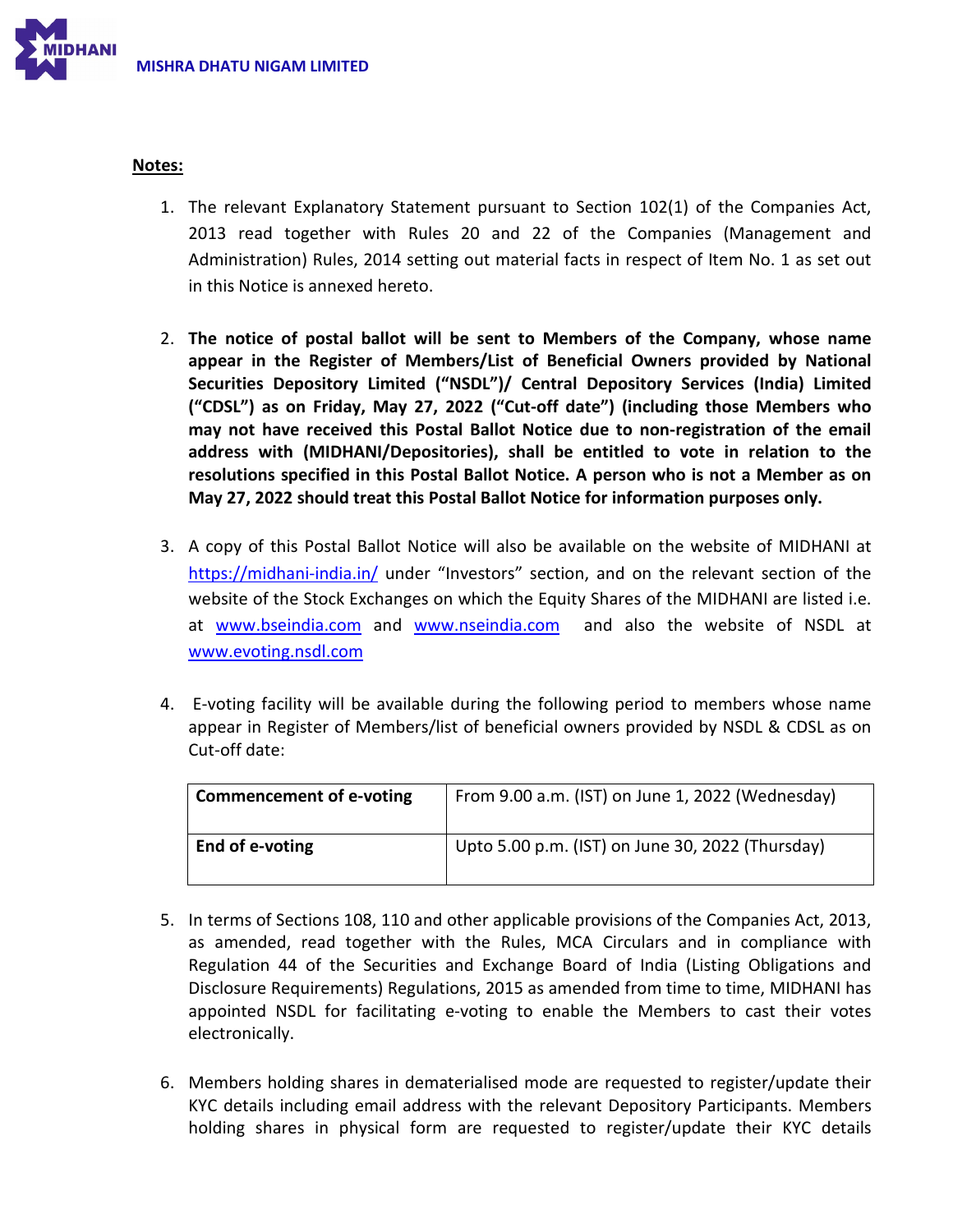

including email address by writing it to MIDHANI's RTA at [rta@alankit.com](mailto:rta@alankit.com) along with the copy of the share certificate (front and back), self-attested copy of the PAN card and such other documents as may be prescribed by them.

7. Members are requested to carefully read the "Procedure and Instructions for e-voting" given below.

## **How do I vote electronically using NSDL e-voting system?**

The way to vote electronically on NSDL e-voting system consists of "Two Steps" which are mentioned below:

## **Step 1: Access to NSDL e-voting system**

# **A) Login method for e-voting for Individual shareholders holding securities in demat mode**

In terms of SEBI circular dated December 9, 2020 on e-voting facility provided by Listed Companies, Individual shareholders holding securities in demat mode are allowed to vote through their demat account maintained with Depositories and Depository Participants. Shareholders are advised to update their mobile number and email Id in their demat accounts to access e-voting facility.

| Type of                                                                                   |          | <b>Login Method</b>                                                                                                                                                                                                                                                                                                                                                                                                                                                                                                                                                                                                                                                                                                                                                                                                                                                      |
|-------------------------------------------------------------------------------------------|----------|--------------------------------------------------------------------------------------------------------------------------------------------------------------------------------------------------------------------------------------------------------------------------------------------------------------------------------------------------------------------------------------------------------------------------------------------------------------------------------------------------------------------------------------------------------------------------------------------------------------------------------------------------------------------------------------------------------------------------------------------------------------------------------------------------------------------------------------------------------------------------|
| shareholders                                                                              |          |                                                                                                                                                                                                                                                                                                                                                                                                                                                                                                                                                                                                                                                                                                                                                                                                                                                                          |
| Individual<br><b>Shareholders</b><br>holding<br>securities in<br>demat mode<br>with NSDL. | 1.<br>2. | Existing IDeAS (Internet-based Demat Account Statement) user can<br>visit the e-services website of NSDL viz. https://eservices.nsdl.com<br>either on a Personal Computer or on a mobile. On the e-services<br>home page click on the "Beneficial Owner" icon under "Login"<br>which is available under 'IDeAS' section, this will prompt you to<br>enter your existing User ID and Password. After successful<br>authentication, you will be able to see e-voting services under<br>Value added services. Click on "Access to e-voting" under e-voting<br>services and you will be able to see e-voting page. Click on company<br>name or e-Voting service provider i.e. NSDL and you will be re-<br>directed to e-voting website of NSDL for casting your vote during<br>the e-voting period.<br>If you are not registered for IDeAS e-Services, option to register is |
|                                                                                           |          | available at https://eservices.nsdl.com Select "Register Online for                                                                                                                                                                                                                                                                                                                                                                                                                                                                                                                                                                                                                                                                                                                                                                                                      |

# **Login method for Individual shareholders holding securities in demat mode is given below:**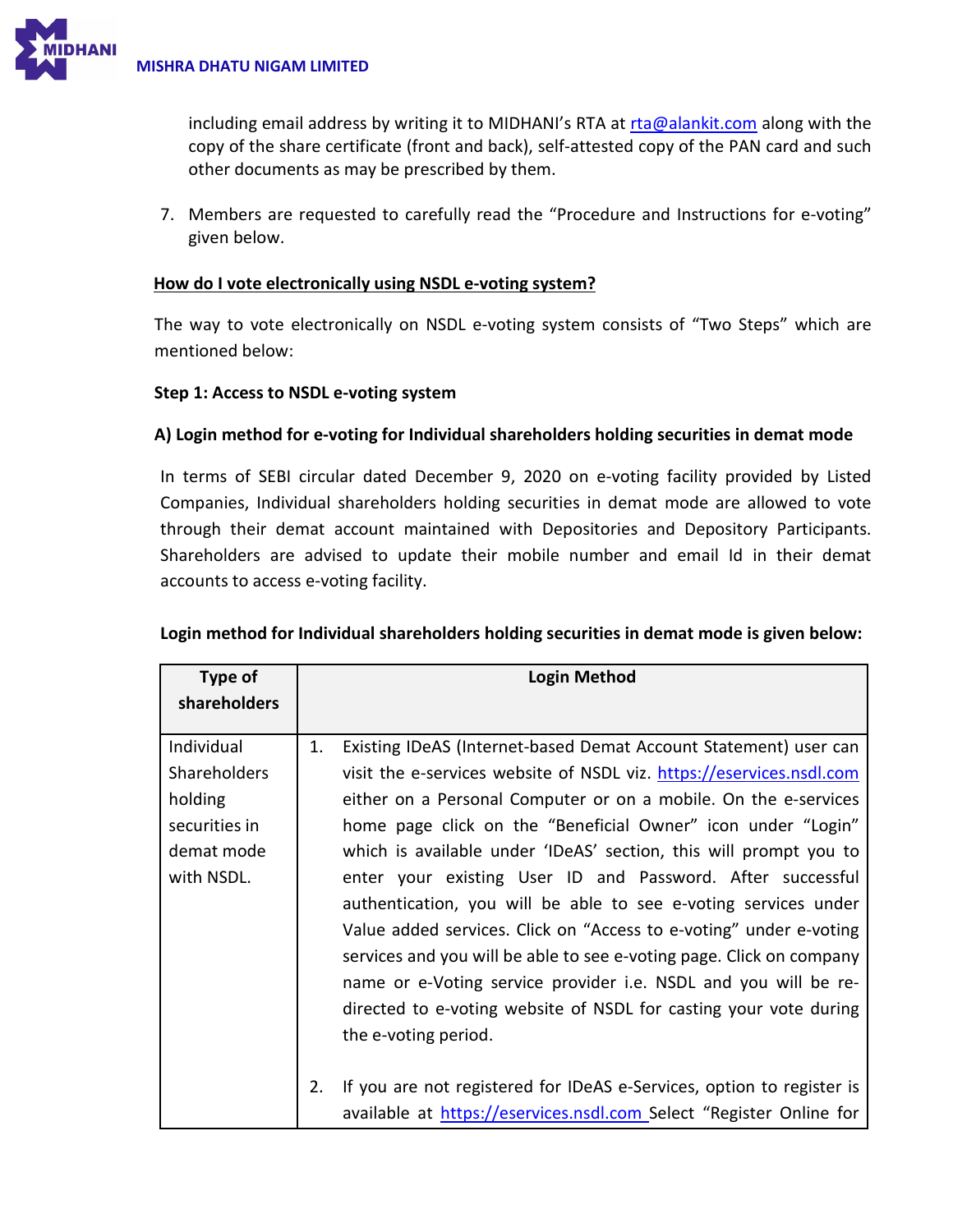

| Portal"<br><b>IDeAS</b><br>click<br>at<br>or                                                                                                                                                                                                                                                                                                                                                                                                                                                                                                                                                                                                                                                                                                                                                                              |  |  |
|---------------------------------------------------------------------------------------------------------------------------------------------------------------------------------------------------------------------------------------------------------------------------------------------------------------------------------------------------------------------------------------------------------------------------------------------------------------------------------------------------------------------------------------------------------------------------------------------------------------------------------------------------------------------------------------------------------------------------------------------------------------------------------------------------------------------------|--|--|
| https://eservices.nsdl.com/SecureWeb/IdeasDirectReg.jsp                                                                                                                                                                                                                                                                                                                                                                                                                                                                                                                                                                                                                                                                                                                                                                   |  |  |
|                                                                                                                                                                                                                                                                                                                                                                                                                                                                                                                                                                                                                                                                                                                                                                                                                           |  |  |
| Visit the e-voting website of NSDL. Open web browser by typing the<br>3.<br>following URL: https://www.evoting.nsdl.com/ either on a Personal<br>Computer or on a mobile. Once the home page of e-voting system<br>is launched, click on the icon "Login" which is available under<br>'Shareholder/Member' section. A new screen will open. You will<br>have to enter your User ID (i.e. your sixteen digit demat account<br>number hold with NSDL), Password/OTP and a Verification Code as<br>shown on the screen. After successful authentication, you will be<br>redirected to NSDL Depository site wherein you can see e-Voting<br>page. Click on company name or e-voting service provider i.e. NSDL<br>and you will be redirected to e-voting website of NSDL for casting<br>your vote during the e-voting period. |  |  |
| Shareholders/Members can also download NSDL Mobile App "NSDL<br>4.<br>Speede" facility by scanning the QR code mentioned below for<br>seamless voting experience.<br><b>NSDL Mobile App is available on</b><br>Google Play<br>$\bigstar$ App Store                                                                                                                                                                                                                                                                                                                                                                                                                                                                                                                                                                        |  |  |
| Existing users who have opted for Easi/Easiest, they can login<br>1.<br>through their user id and password. Option will be made available<br>to reach e-Voting page without any further authentication. The URL<br>for<br>Easi<br>Easiest<br>to<br>login<br>users<br>to<br>are<br>https://web.cdslindia.com/myeasi/home/login or www.cdslindia.com<br>and click on New System Myeasi.<br>2.<br>After successful login of Easi/Easiest the user will be also able to see<br>the e-voting Menu. The Menu will have links of e-voting service<br>provider i.e. NSDL. Click on NSDL to cast your vote.                                                                                                                                                                                                                        |  |  |
|                                                                                                                                                                                                                                                                                                                                                                                                                                                                                                                                                                                                                                                                                                                                                                                                                           |  |  |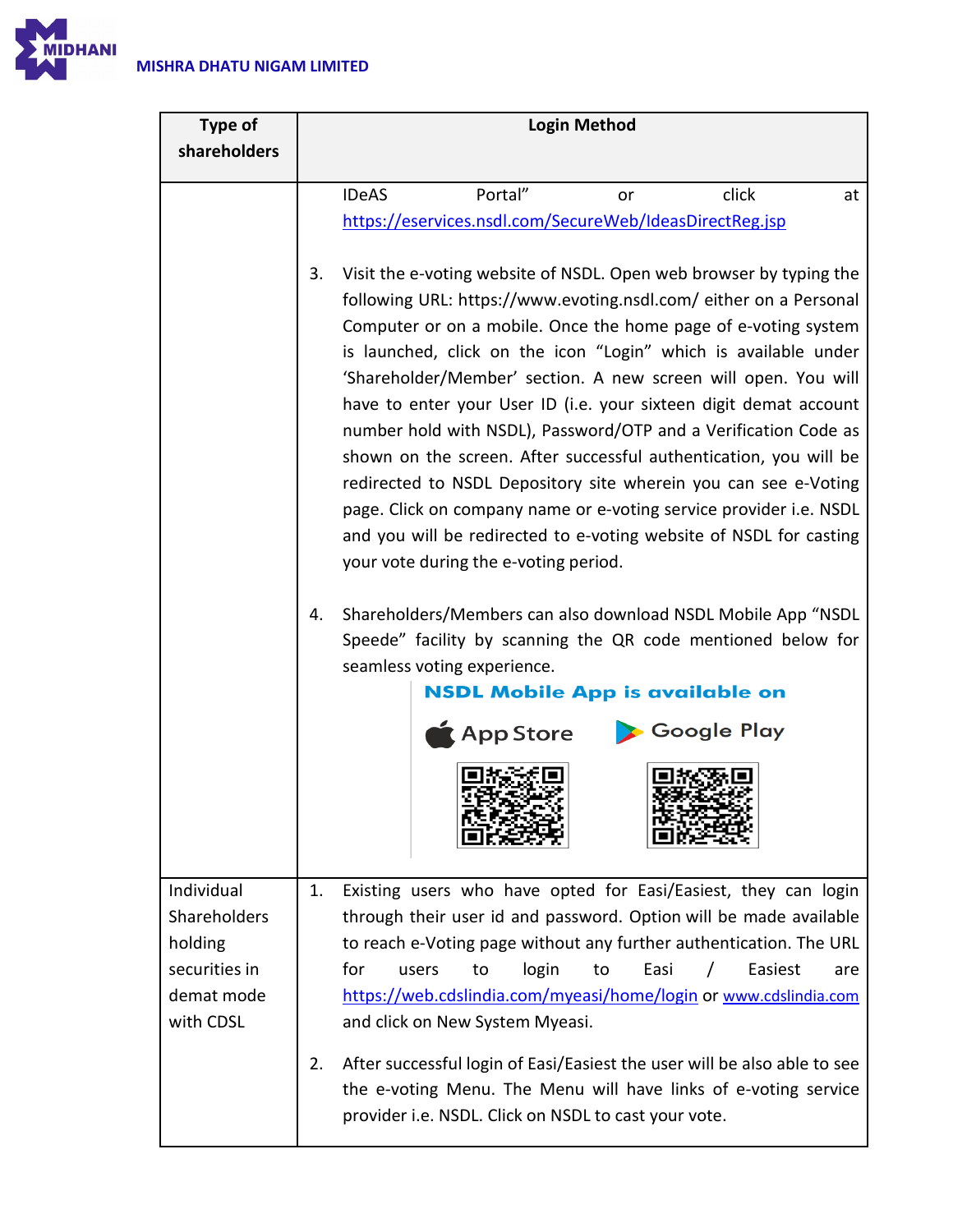

| <b>Type of</b>                                                                                                                 | <b>Login Method</b>                                                                                                                                                                                                                                                                                                                                                                                                                                                                                                                                                                                                            |
|--------------------------------------------------------------------------------------------------------------------------------|--------------------------------------------------------------------------------------------------------------------------------------------------------------------------------------------------------------------------------------------------------------------------------------------------------------------------------------------------------------------------------------------------------------------------------------------------------------------------------------------------------------------------------------------------------------------------------------------------------------------------------|
| shareholders                                                                                                                   |                                                                                                                                                                                                                                                                                                                                                                                                                                                                                                                                                                                                                                |
|                                                                                                                                | If the user is not registered for Easi/Easiest, option to register is<br>3.<br>available at:<br>https://web.cdslindia.com/myeasi/Registration/EasiRegistration<br>Alternatively, the user can directly access e-voting page by<br>4.<br>providing demat Account Number and PAN from a link in<br>www.cdslindia.com home page. The system will authenticate the<br>user by sending OTP on registered Mobile & E-mail ID as recorded<br>in the demat Account. After successful authentication, user will be<br>provided links for the respective E-voting Service Provide (ESP) i.e.<br>NSDL where the e-voting is in progress.  |
| Individual<br>Shareholders<br>(holding<br>securities in<br>demat mode)<br>login through<br>their<br>depository<br>participants | You can also login using the login credentials of your demat account<br>through your Depository Participant registered with NSDL/CDSL for e-<br>Voting facility. upon logging in, you will be able to see e-voting option.<br>Click on e-voting option, you will be redirected to NSDL/CDSL Depository<br>site after successful authentication, wherein you can see e-voting<br>feature. Click on company name or e-voting service provider i.e. NSDL<br>and you will be redirected to e-voting website of NSDL for casting your<br>vote during the e-voting period or joining virtual meeting & voting<br>during the meeting. |

*Important note: Members who are unable to retrieve User ID/ Password are advised to use Forget User ID and Forget Password option available at abovementioned website.*

Helpdesk details for Individual Shareholders holding securities in demat mode for any technical issues related to login through Depository i.e. NSDL and CDSL are as below:

| Login type                      | <b>Helpdesk details</b>                                |
|---------------------------------|--------------------------------------------------------|
|                                 |                                                        |
| Individual Shareholders holding | Members facing any technical issue in login can        |
| securities in demat mode with   | contact NSDL helpdesk by sending a request at          |
| <b>NSDL</b>                     | evoting@nsdl.co.in or call at toll free no.: 1800 1020 |
|                                 | 990 and 1800 22 44 30                                  |
| Individual Shareholders holding | Members facing any technical issue in login can        |
| securities in demat mode with   | contact CDSL helpdesk by sending a request at          |
| <b>CDSL</b>                     | helpdesk.evoting@cdslindia.com or contact at 022-      |
|                                 | 23058738 or 022-23058542-43                            |
|                                 |                                                        |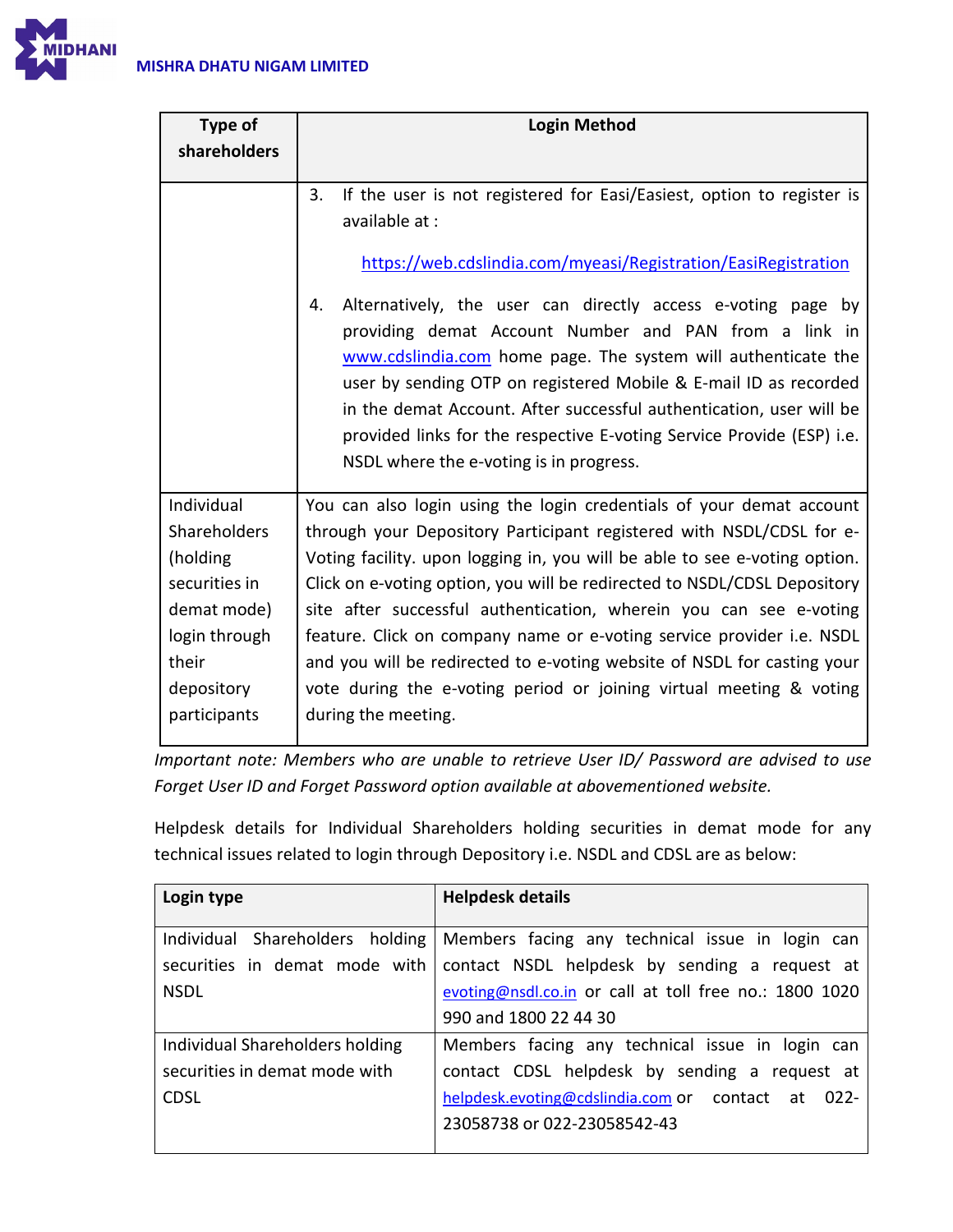

**B) Login Method for shareholders other than Individual shareholders holding securities in demat mode and shareholders holding securities in physical mode**:

How to Log-in to NSDL e-Voting website?

- 1. Visit the e-voting website of NSDL by typing the following URL:<https://www.evoting.nsdl.com/> either on a Personal Computer or on a mobile.
- 2. Once the home page of e-voting system is launched, click on the icon "Login" which is available under 'Shareholder/Member' section.
- 3. A new screen will open. You will have to enter your User ID, your Password/OTP and a verification Code as shown on the screen.

Alternatively, if you are registered for IDeAS, you can log-in at <https://eservices.nsdl.com/> with your existing IDeAS login. Once you log-in to NSDL eservices after using your log-in credentials, click on e-Voting and you can proceed to Step 2 i.e. Cast your vote electronically.

4. Your User ID details are given below :

| Manner of holding shares i.e. Your User ID will be: |                                                 |
|-----------------------------------------------------|-------------------------------------------------|
| Demat (NSDL or CDSL) or Physical                    |                                                 |
| a) For Members who hold shares                      | 8 Character DP ID followed by 8 Digit Client ID |
| in demat account with NSDL.                         | For example if your DP ID is IN300*** and       |
|                                                     | Client ID is 12****** then your user ID is      |
|                                                     | $IN300***12******$                              |
| b) For Members who hold shares                      | 16 Digit Beneficiary ID                         |
| in demat account with CDSL.                         | For example if your Beneficiary<br>ID<br>is.    |
|                                                     | 12*************** then<br>your user ID<br>is is |
|                                                     | 17**************                                |
| c) For Members holding shares in                    | EVEN Number followed by Folio Number            |
| Physical Form.                                      | registered with the company                     |
|                                                     | For example if folio number is 001*** and EVEN  |
|                                                     | is 101456 then user ID is 101456001***          |

- **5. Password details for shareholders other than Individual shareholders are given below:** 
	- a) If you are already registered for e-Voting, then you can user your existing password to login and cast your vote.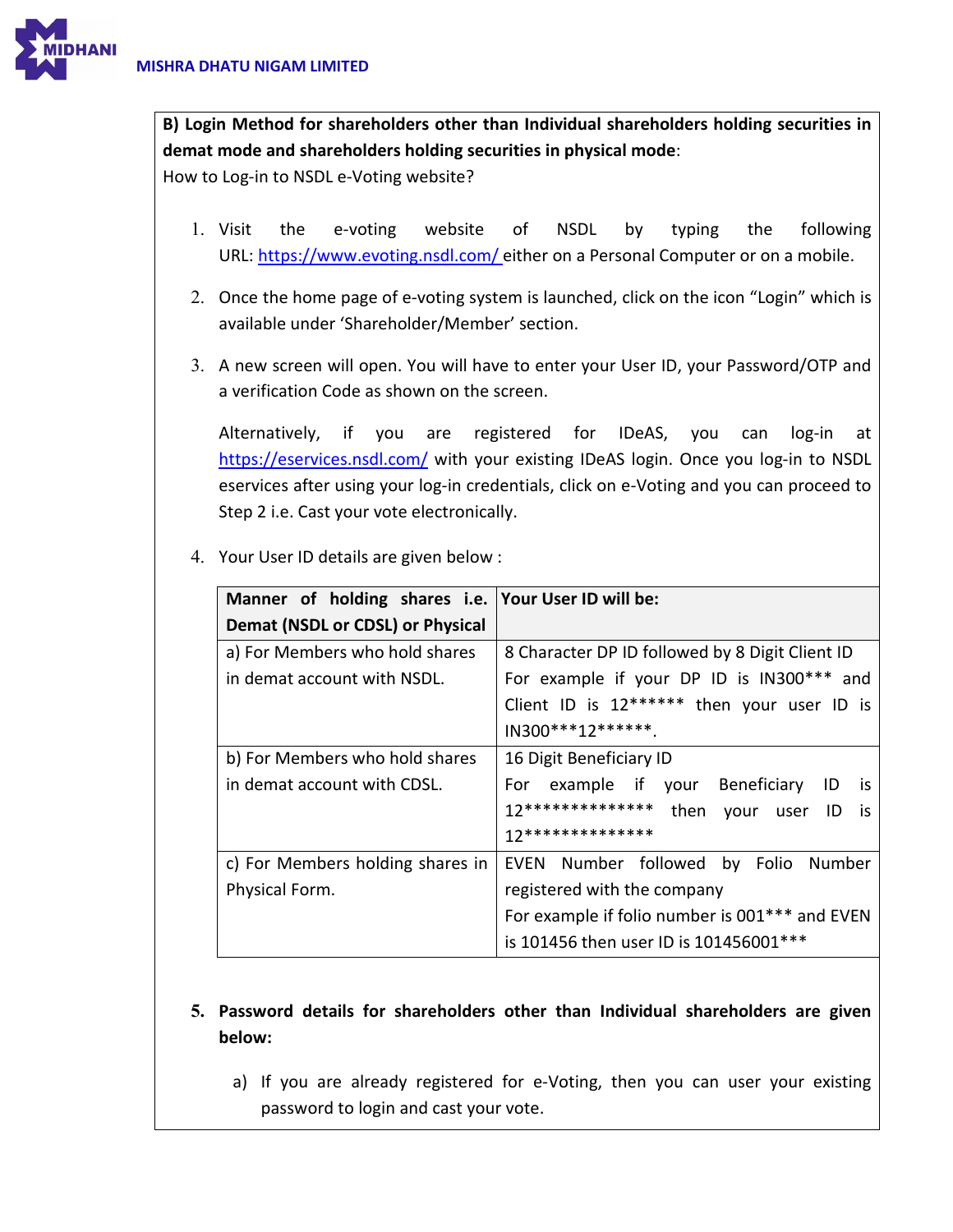

- b) If you are using NSDL e-Voting system for the first time, you will need to retrieve the 'initial password' which was communicated to you. Once you retrieve your 'initial password', you need to enter the 'initial password' and the system will force you to change your password.
- c) How to retrieve your 'initial password'?
	- (i) If your email ID is registered in your demat account or with the company, your 'initial password' is communicated to you on your email ID. Trace the email sent to you from NSDL from your mailbox. Open the email and open the attachment i.e. a .pdf file. Open the .pdf file. The password to open the .pdf file is your 8 digit client ID for NSDL account, last 8 digits of client ID for CDSL account or folio number for shares held in physical form. The .pdf file contains your 'User ID' and your 'initial password'.
	- (ii) If your email ID is not registered, please follow steps mentioned below in process for those shareholders whose email ids are not registered
- 6. If you are unable to retrieve or have not received the " Initial password" or have forgotten your password:
	- a) Click on ["Forgot User Details/Password?"](https://www.evoting.nsdl.com/eVotingWeb/commonhtmls/NewUser.jsp)(If you are holding shares in your demat account with NSDL or CDSL) option available on [www.evoting.nsdl.com.](http://www.evoting.nsdl.com/)
	- b) [Physical User Reset Password?"](https://www.evoting.nsdl.com/eVotingWeb/commonhtmls/PhysicalUser.jsp) (If you are holding shares in physical mode) option available o[n www.evoting.nsdl.com.](http://www.evoting.nsdl.com/)
	- c) If you are still unable to get the password by aforesaid two options, you can send a request at [evoting@nsdl.co.in](mailto:evoting@nsdl.co.in) mentioning your demat account number/folio number, your PAN, your name and your registered address etc.
	- d) Members can also use the OTP (One Time Password) based login for casting the votes on the e-Voting system of NSDL.
- 7. After entering your password, tick on Agree to "Terms and Conditions" by selecting on the check box.
- 8. Now, you will have to click on "Login" button.
- 9. After you click on the "Login" button, Home page of e-Voting will open.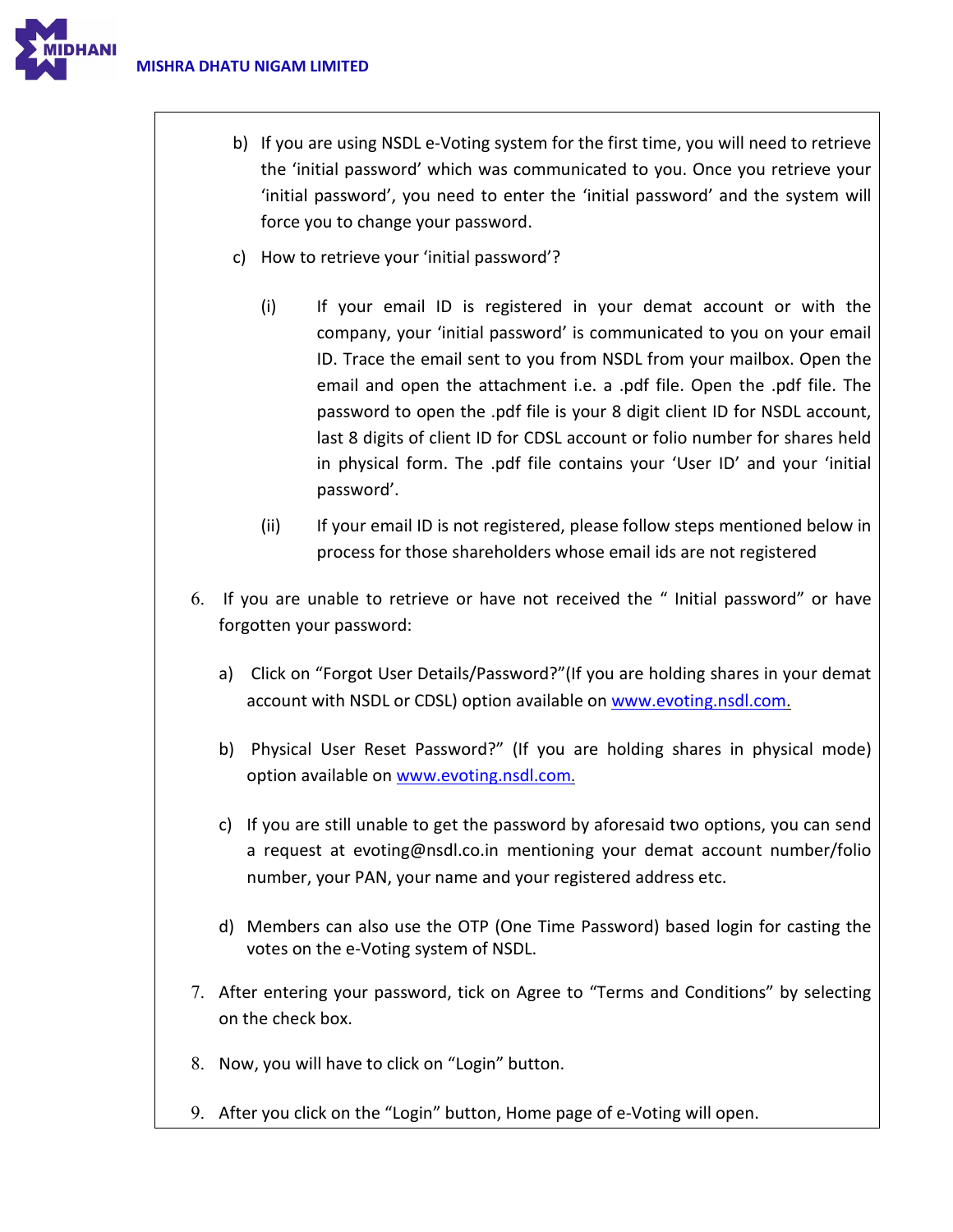

### **Step 2: Cast your vote electronically on NSDL e-voting system.**

How to cast your vote electronically on NSDL e-voting system?

- 1. After successful login at Step 1, you will be able to see all the companies "EVEN" in which you are holding shares and whose voting cycle.
- 2. Select "EVEN" of company for which you wish to cast your vote during the e-Voting period.
- 3. Now you are ready for e-voting as the voting page opens.
- 4. Cast your vote by selecting appropriate options i.e. assent or dissent, verify/modify the number of shares for which you wish to cast your vote and click on "Submit" and also "Confirm" when prompted.
- 5. Upon confirmation, the message "Vote cast successfully" will be displayed.
- 6. You can also take the printout of the votes cast by you by clicking on the print option on the confirmation page.
- 7. Once you confirm your vote on the resolution, you will not be allowed to modify your vote.

## **General Guidelines for shareholders:**

- 1. Institutional shareholders (i.e. other than individuals, HUF, NRI etc.) are required to send scanned copy (PDF/JPG Format) of the relevant Board Resolution/ Authority letter etc. with attested specimen signature of the duly authorized signatory(ies) who are authorized to vote, to the Scrutinizer i.e. CS Navajyoth Puttaparthi by e-mail to [pjandcofirm@gmail.com](mailto:pjandcofirm@gmail.com) with a copy marked to [evoting@nsdl.co.in.](mailto:evoting@nsdl.co.in) Institutional shareholders (i.e. other than individuals, HUF, NRI etc.) can also upload their Board Resolution / Power of Attorney / Authority Letter etc. by clicking on **"Upload Board Resolution / Authority Letter"** displayed under "e-voting" tab in their login.
- 2. It is strongly recommended not to share your password with any other person and take utmost care to keep your password confidential. Login to the e-voting website will be disabled upon five unsuccessful attempts to key in the correct password. In such an event, you will need to go through the ["Forgot User Details/Password?"](https://www.evoting.nsdl.com/eVotingWeb/commonhtmls/NewUser.jsp) or ["Physical User](https://www.evoting.nsdl.com/eVotingWeb/commonhtmls/PhysicalUser.jsp)  [Reset Password?"](https://www.evoting.nsdl.com/eVotingWeb/commonhtmls/PhysicalUser.jsp) option available on www.evoting.nsdl.com to reset the password.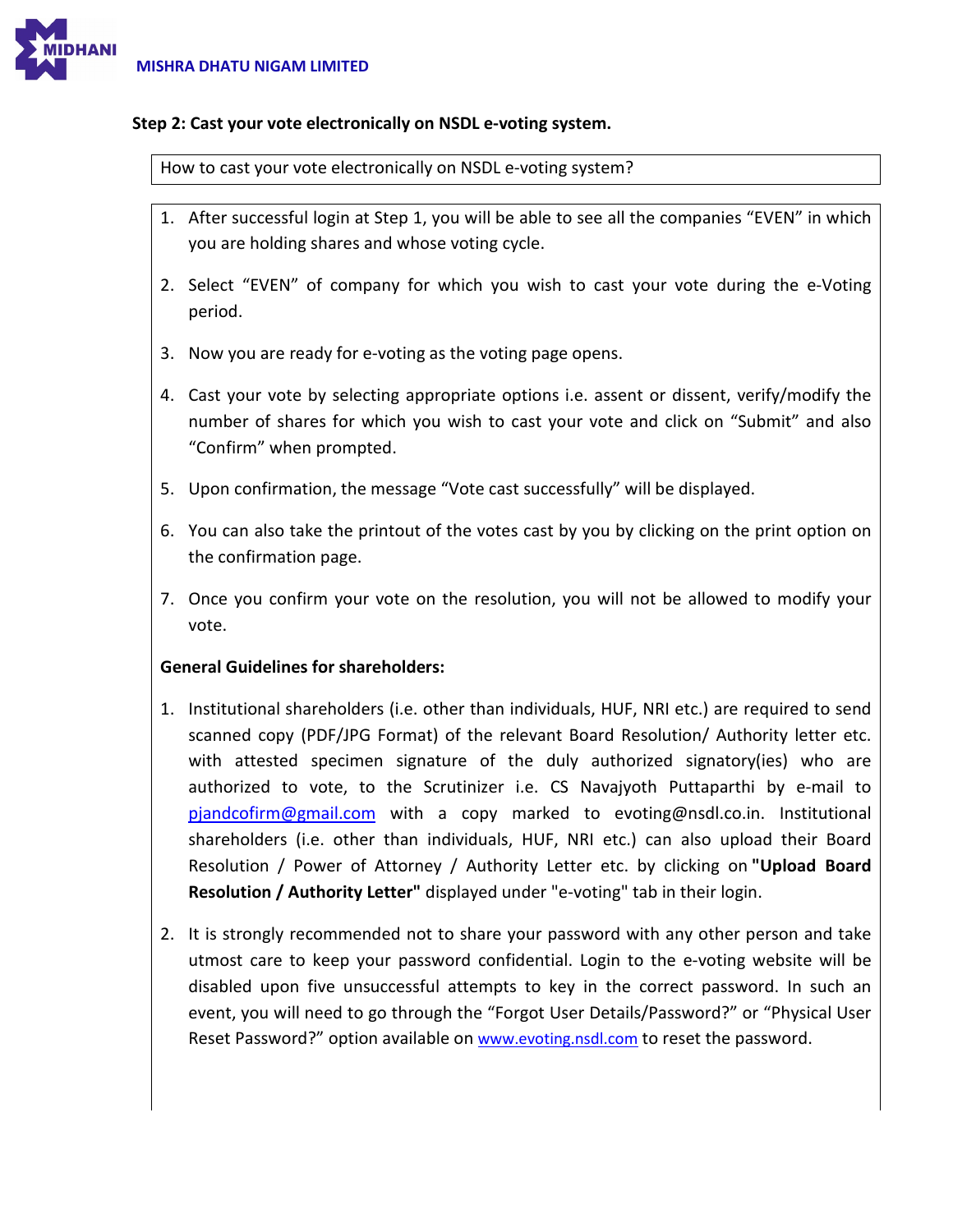

3. In case of any queries, you may refer the Frequently Asked Questions (FAQs) for Shareholders and e-voting user manual for Shareholders available at the download section of [www.evoting.nsdl.com](http://www.evoting.nsdl.com/) or call on toll free no.: 1800 1020 990 and 1800 22 44 30 or send a request to **evoting@nsdl.co.in.** 

**Process for procuring user id and password and registration of e-mail ids for e-voting for the resolutions set out in this notice for those shareholders whose email ids are not registered with the depositories/Company:**

- 1. In case shares are held in physical mode please provide Folio No., Name of shareholder, scanned copy of the share certificate (front and back), PAN (self attested scanned copy of PAN card), Aadhaar card (self attested scanned copy of Aadhaar Card) by email to [rta@alankit.com.](mailto:rta@alankit.com)
- 2. In case shares are held in demat mode, please provide DPID-CLID (16 digit DPID + CLID or 16 digit beneficiary ID), Name, client master or copy of Consolidated Account statement, PAN (self attested scanned copy of PAN card), Aadhaar (self attested scanned copy of Aadhar Card) to [rta@alankit.com.](mailto:rta@alankit.com)
- 3. If you are an Individual shareholders holding securities in demat mode, you are requested to refer to the login method explained at step 1 (A) i.e. Login method for e-Voting for Individual shareholders holding securities in demat mode.
- 4. Alternatively shareholder/members may send a request to [evoting@nsdl.co.in](mailto:evoting@nsdl.co.in) for procuring user id and password for e-voting by providing above mentioned documents.
- 5. In terms of SEBI circular dated December 9, 2020 on e-Voting facility provided by Listed Companies, Individual shareholders holding securities in demat mode are allowed to vote through their demat account maintained with Depositories and Depository Participants. Shareholders are required to update their mobile number and email ID correctly in their demat account in order to access e-Voting facility.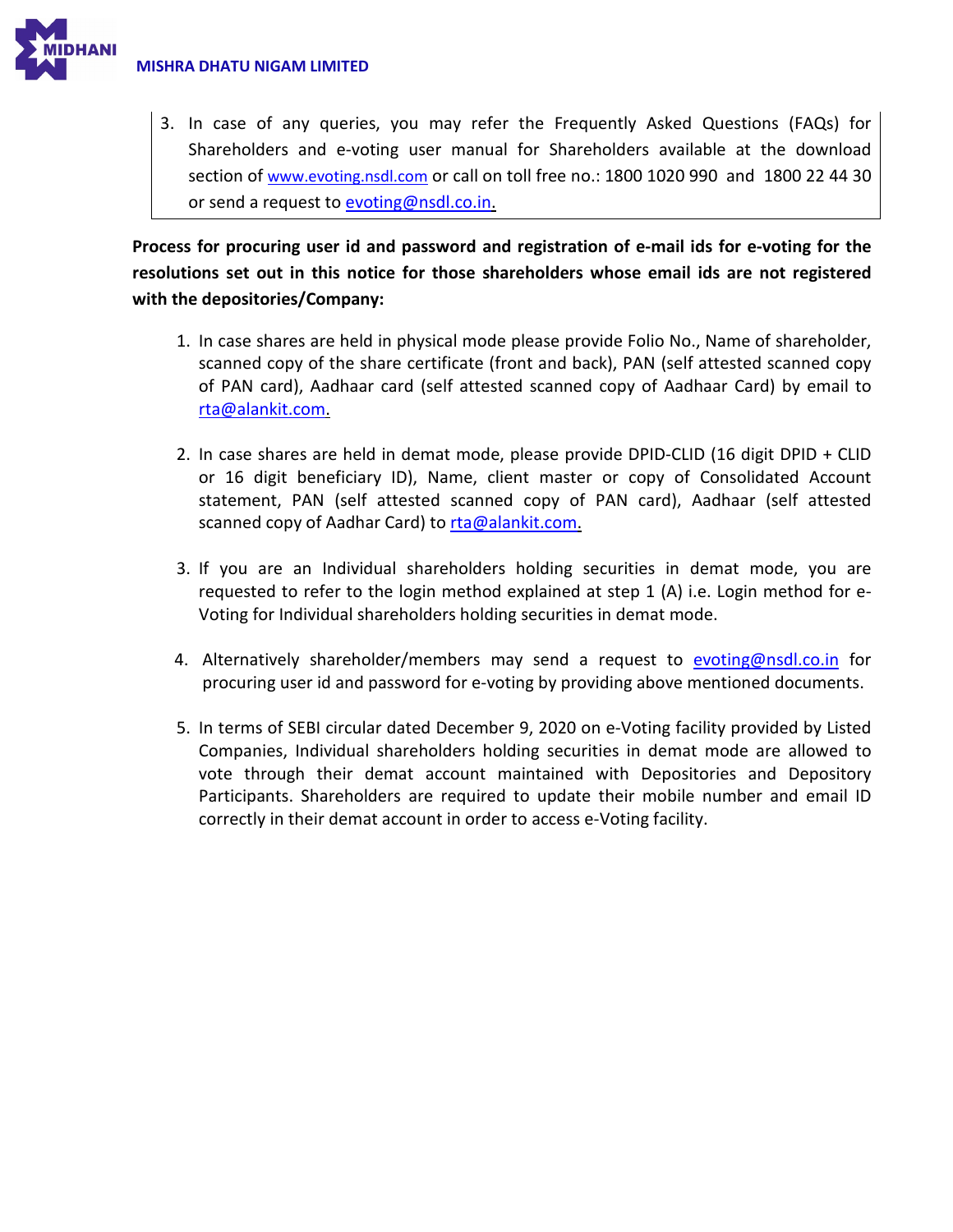

### **EXPLANATORY STATEMENT PURSUANT TO SECTION 102 OF THE COMPANIES ACT, 2013**

#### **Item No. 1**

Ministry of Defence, Department of Defence Production vide letter No. 11(70)/2021/Misc./D(NS) dated 25<sup>th</sup> March, 2022 conveyed the appointment of Smt. Vallikkat Thanayankizhil Rema (V.T. Rema) as part-time non-official Director on the Board of MIDHANI for a period of three years w.e.f. the date of notification of their appointment or until further orders, whichever is earlier. It further stated that the appointment in case she does not have Director's Identification Number (DIN) will be effective from the date of allotment of DIN to her.

Smt. V.T. Rema has acquired DIN: 09561611 on April 5, 2022 and hence her appointment is effective form April 5, 2022 for a period of three consecutive years i.e. till April 4, 2025.

Pursuant to Regulation 17 (1C) of SEBI (Listing Obligations and Disclosures Requirements) Regulations, 2015 (SEBI LODR) read with Regulation 25 (2A) of SEBI LODR, the appointment of Smt. V.T. Rema on the Board of MIDHANI shall be subject to approval of members of Company by way of special resolution and such approval of members shall be sought at ensuing General Meeting of the Company or within 3 months from the date of appointment, whichever is earlier.

In view of above, approval of Members of Company by way of special resolution is sought for appointment of Smt. V.T. Rema as Independent Director of the Company for a period of three consecutive years commencing from April 5, 2022 to April 4, 2025 (closing business hours), subject to further orders, if any, conveyed by Ministry of Defence.

The brief profile of Smt. V.T. Rema forms part of the Postal Ballot Notice, for kind information of the Members of Company.

The Board recommends the resolution set out in item No. 1 of the accompanying Notice for the approval of the members of the Company by way of Special Resolution.

Except Smt. V.T. Rema and her relatives, none of the other Directors, Key Managerial Personnel of the Company, or their relatives, are concerned or interested, financially or otherwise, in the said Resolution.

### **By the Order of the Board of Directors**

Sd/-

**Paul Antony Company Secretary & Compliance Officer Membership No: A29037**

**Hyderabad May 26, 2022**